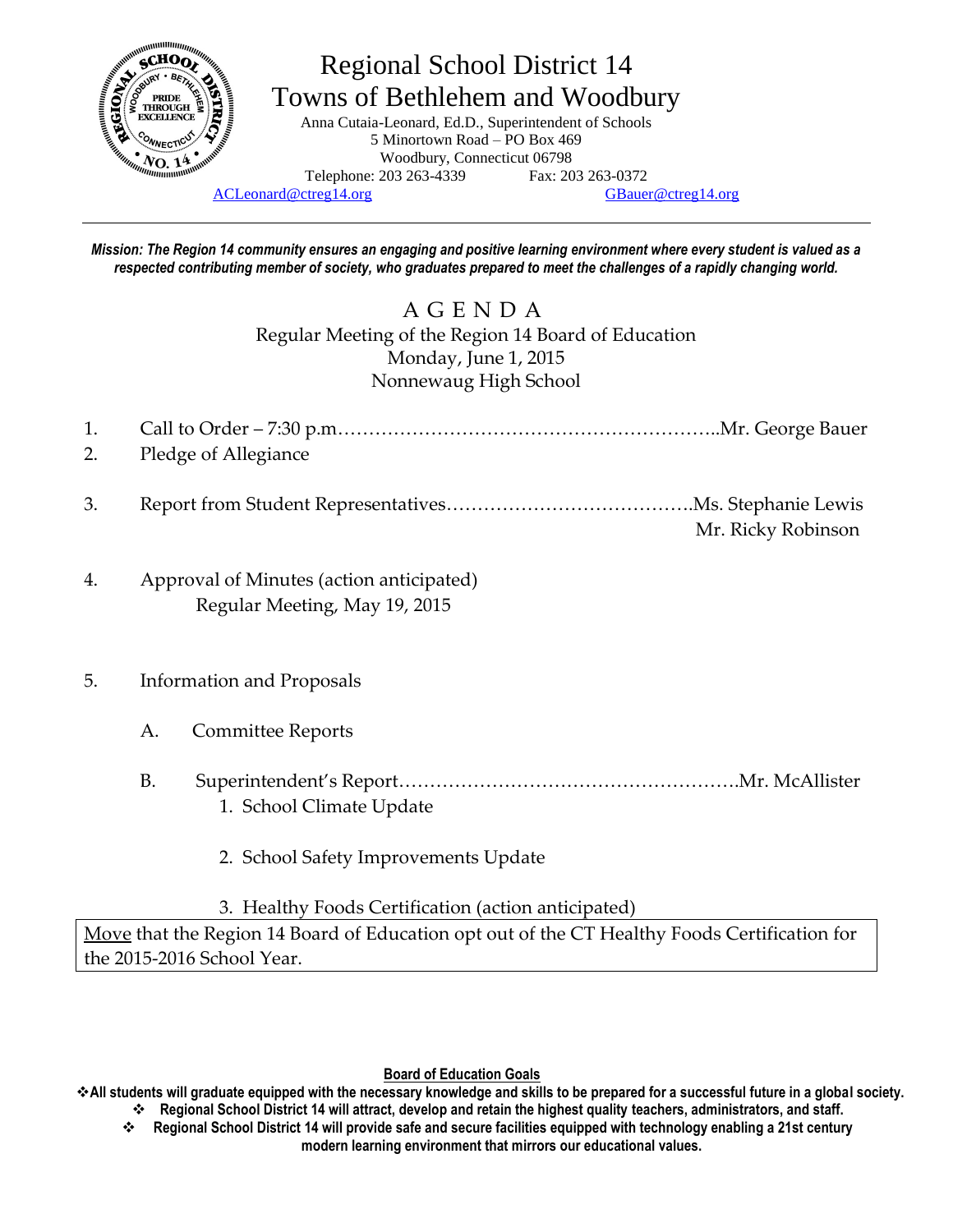## C. Board Chair's Comments

## 6. Privilege of the Floor

The Board of Education will recognize citizens of Bethlehem and Woodbury, who are asked to state their name and town of residence and to please limit comments to three (3) minutes. The Board will not hear comment on individual personnel matters or comments addressed to a specific member(s) of the board. Decorum will be enforced.

# 7. New Business requiring Board Action (action anticipated)

A. Woodbury Middle School Roof Project Bid Award (discussion/possible action) Move that the Region 14 Board of Education award the WMS roof replacement contract to Ultimate Construction, LLC, of 19C Andover Drive, West Hartford, in the amount of \$49,455.

B. Agriscience Grant Application Approval (discussion/possible action) Move that the Region 14 Board of Education authorize the Superintendent to apply to the Commissioner of Education to accept or reject a grant for the Agriscience Equipment Grant at Nonnewaug High School in the amount of \$587,568.

Move that the Region 14 Board of Education authorize the Chairman to form a building committee for the Agriscience Equipment Grant at Nonnewaug High School.

Move that the Region 14 Board of Education authorizes at least the preparation of schematic drawings and outline specifications for the Agriscience Equipment Grant at Nonnewaug High School.

Move that the Region 14 Board of Education authorize the Superintendent to apply to the Commissioner of Education to accept or reject a grant for the Agriscience Building Grant at Nonnewaug High School in the amount of \$662,000.

Move that the Region 14 Board of Education authorize the Chairman to form a building committee for the Agriscience Building Grant at Nonnewaug High School. Said committee is authorized to engage in an architect, engineer or other specialists for the purpose of providing architectural, engineering or technical services, including outline specifications and preparation of schematics.

Move that the Region 14 Board of Education authorizes at least the preparation of schematic drawings and outline specifications for the Agriscience Building Grant at Nonnewaug High School.

#### **Board of Education Goals**

**All students will graduate equipped with the necessary knowledge and skills to be prepared for a successful future in a global society.** 

 **Regional School District 14 will attract, develop and retain the highest quality teachers, administrators, and staff. Regional School District 14 will provide safe and secure facilities equipped with technology enabling a 21st century modern learning environment that mirrors our educational values.**